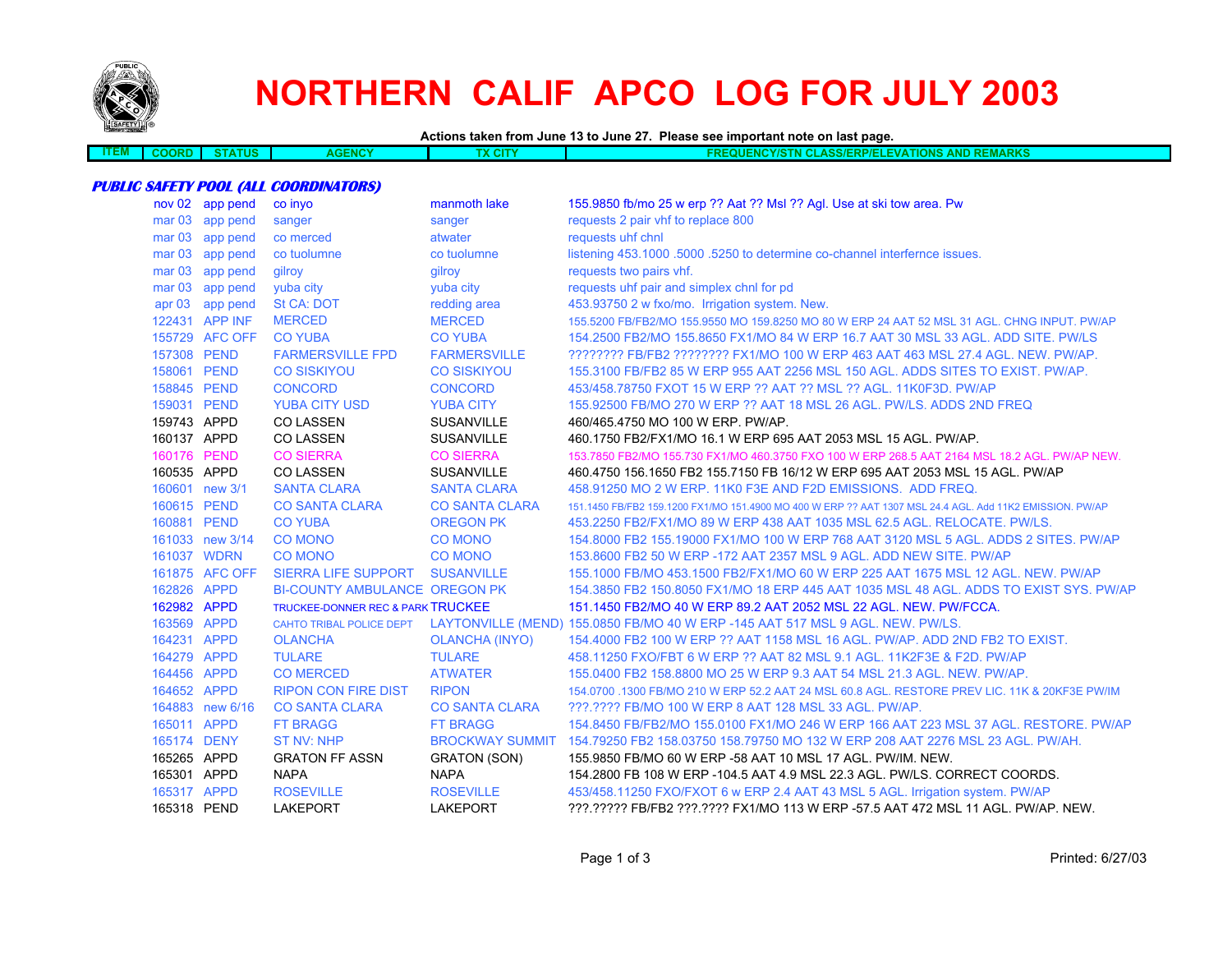| 165312 APPD               |                 | <b>NAPA</b>                | <b>NAPA</b>            | 154,4150 FB 350 W ERP -113.8 AAT 4.9 MSL 22.3 AGL. CORRECT CORDS. PW/LS                      |  |
|---------------------------|-----------------|----------------------------|------------------------|----------------------------------------------------------------------------------------------|--|
| 165321 APPD               |                 | <b>NAPA</b>                | <b>NAPA</b>            | 153,9800 FB 158,8800 FX1 110 W ERP -111.8 AAT 4.9 MSL 15 AGL, CONSOL LIC&RELOCATE PW/LS      |  |
| 165322 APPD               |                 | <b>NAPA</b>                | <b>NAPA</b>            | 154.4300 FB 158.9700 FB 350 W ERP -108.8 AAT 4.9 MSL 18 AGL. CORRECT COORDS. PW/LS           |  |
| 165334 APPD               |                 | BODEGA BAY FPD             | BODEGA BAY (SON)       | 154.1750 .2800 .3100 FB 60 W ERP -28.5 AAT 27 MSL 12 AGL. RESTORE. PW/IMSA.                  |  |
|                           | 165388 NEW 6/18 | ST NV: NHP                 | <b>BROCKWAY SUMMIT</b> | 154.79250 FB2 159.0075 MO 135.2 W ERP 208 AAT 2276 MSL 10 AGL. PW/AH.                        |  |
| 165409 APPD               |                 | CO CONTRA COSTA            | <b>PINOLE</b>          | 220/221 FB2/FX1/MO 15 CH 200 W ERP -24.6 AAT 19 MSL 20 AGL. QM/IMSA. NON-TRUNKED.            |  |
| 165410 APPD               |                 | CO CONTRA COSTA            | CO CONTRA COSTA        | 220/221 FB2 15 CH 60 W ERP 585 AAT 786 MSL 43 AGL. QM/IMSA. NON-TRUNKED. (MULTIPLE SITES)    |  |
| 165411 APPD               |                 | CO CONTRA COSTA            | CO CONTRA COSTA        | 220/221 FB2 15 CH 200 W ERP 133.5 AAT 221 MSL 10 AGL. QM/IMSA. NON-TRUNKED. (MULTIPLE SITES) |  |
| 165558 APPD               |                 | <b>NAPA</b>                | <b>NAPA</b>            | 485.48750 FX1 35 W ERP ?? AAT 6.1 MSL 5.8 AGL, PW/AP, ADD TO EXIST SYSTEM.                   |  |
|                           |                 | 165588 NEW 6/27 St CA: DOT | <b>SACRAMENTO</b>      | 453/458.08750 .11250 MO 2 W ERP 11K2F1D. NEW. PW/AASHTO. MANY IRREGULARITIES.                |  |
|                           |                 | 165619 NEW 6/27 ST CA: B&G | <b>SACRAMENTO</b>      | 453,5500 FB2/MO 60 W ERP ?? AAT 8 MSL 46 AGL, PW/APCO.                                       |  |
|                           |                 | 165649 NEW 6/27 St CA: DOT | <b>STOCKTON</b>        | 453.91250 FXO/FXOT 6 W ERP 2.0 AAT 3.7 MSL 7.0 AGL, PW/AASHTO, IRRIG SYSTEM.                 |  |
|                           |                 |                            |                        |                                                                                              |  |
| <i><b>12 MHz POOL</b></i> |                 |                            |                        |                                                                                              |  |

#### **470-51**

|             | nov 02 app pend | st ca: oes         | bay area (coord chnl) | ???.???? Fb/fb2/fx1/mo ?? W erp ?? Aat ??msl ??aql. Bay inter-agency intercom. |
|-------------|-----------------|--------------------|-----------------------|--------------------------------------------------------------------------------|
|             | 165374 new 6/18 | <b>SKIP MAY</b>    | MT VACA               | 489.51250 FB6/MO6 22 W ERP 619 AAT 823 MSL 52 AGL. IG/ITA.                     |
| 165564 APPD |                 | <b>CHAMPION</b>    | <b>DAILY CITY</b>     | 483.73750 FB6 250 W ERP 410 AAT 368.8 MSL 85 AGL. RELOCATE, IG/AM.             |
| 165565 APPD |                 | CHAMPION           | DAILY CITY            | 483.78750 FB6 250 W ERP 410 AAT 368.8 MSL 85 AGL, RELOCATE, IG/AM.             |
| 165603 APPD |                 | <b>CHAMPION</b>    | DAILY CITY            | 483.78750 FB6 250 W ERP 410 AAT 368.8 MSL 85 AGL. RELOCATE, IG/AM.             |
| 165629 APPD |                 | <b>CHAMPION</b>    | DAILY CITY            | 483.78750 FB6 250 W ERP 410 AAT 368.8 MSL 85 AGL. RELOCATE, IG/AM.             |
| 165654 DENY |                 | <b>JOSY THOMAS</b> | <b>LOMA PRIFTA</b>    | 482.6750 FB6/MO 15 W ERP 695 AAT 1035 MSL 42 AGL. IG/PCIA, NEW.                |